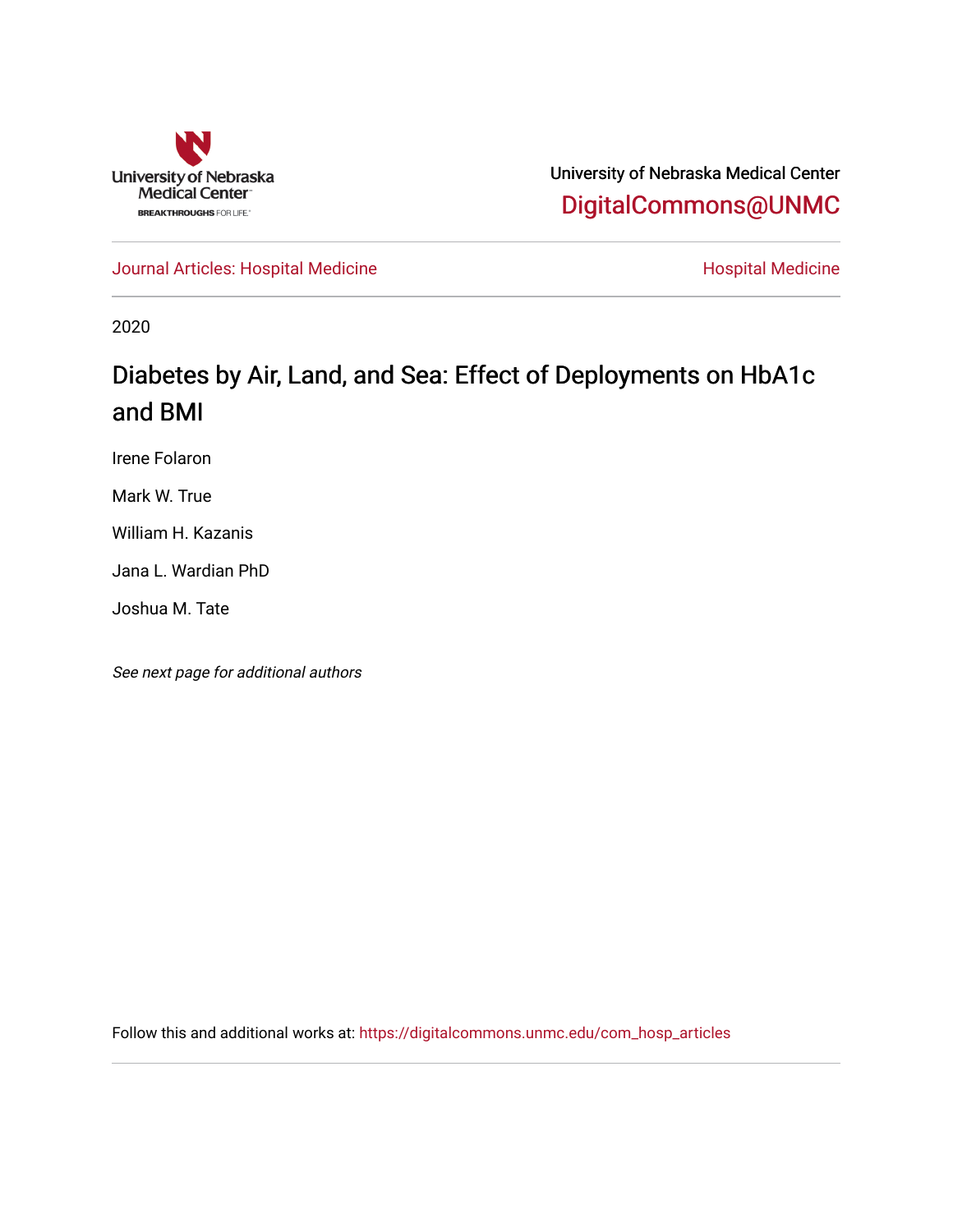## Authors

Irene Folaron, Mark W. True, William H. Kazanis, Jana L. Wardian PhD, Joshua M. Tate, Sky D. Graybill, Philip G. Clerc, and Craig R. Jenkins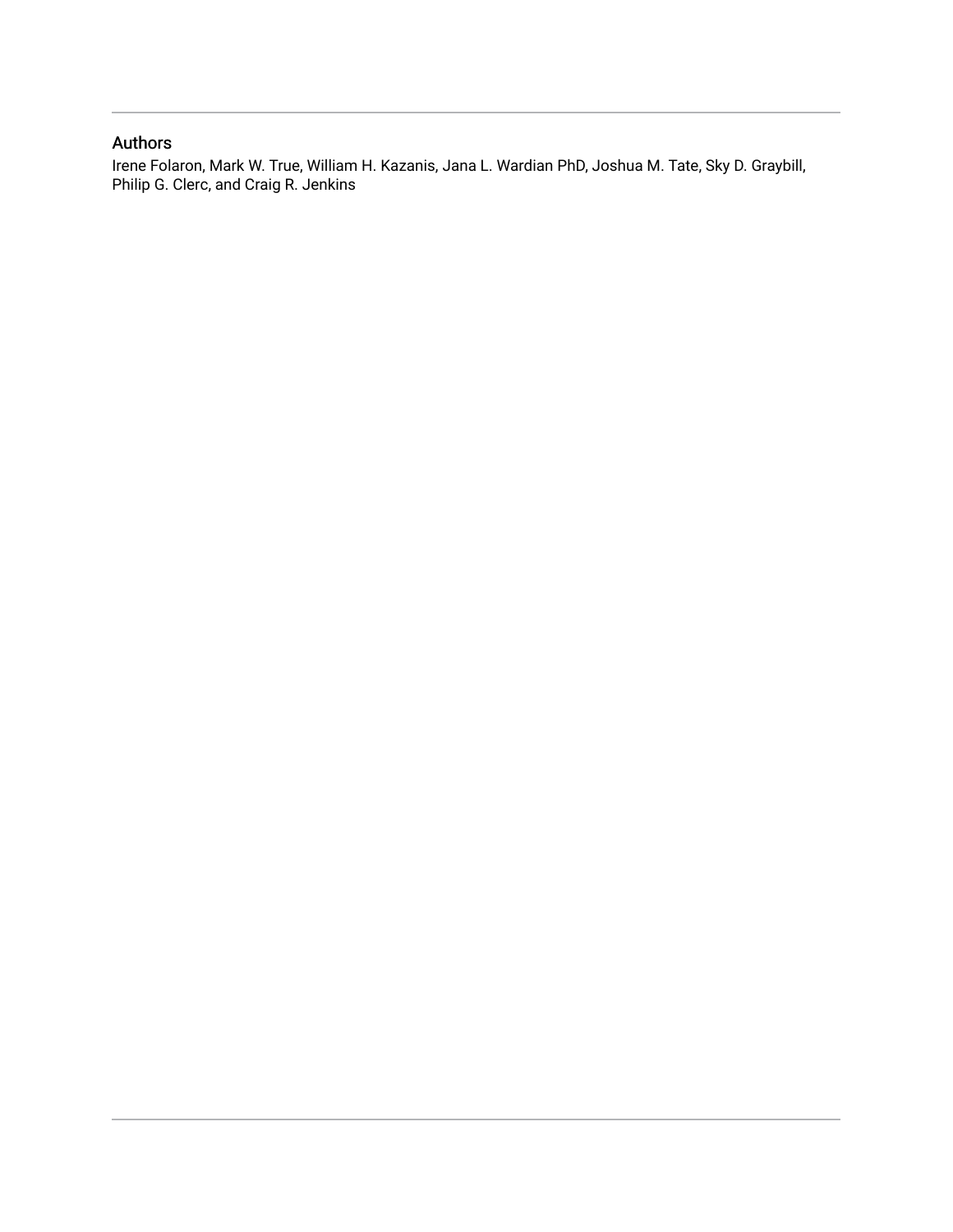## Diabetes by Air, Land, and Sea: Effect of Deployments on HbA1c and BMI

Lt Col Irene Folaron, MC, USAF\*; Col Mark W. True, MC, USAF\*; William H. Kazanis†; Jana L. Wardian, PhD ‡; Maj Joshua M. Tate, MC, USAF\*; LTC Sky D. Graybill, MC, USA\*; Maj Philip G. Clerc, MC, USAF\*; Maj Craig R. Jenkins, MC, USAF\*

#### **ABSTRACT**

#### **Introduction**

Service members (SMs) in the United States (U.S.) Armed Forces have diabetes mellitus at a rate of 2–3%. Despite having a chronic medical condition, they have deployed to environments with limited medical support. Given the scarcity of data describing how they fare in these settings, we conducted a retrospective study analyzing the changes in glycated hemoglobin (HbA1c) and body mass index (BMI) before and after deployment.

#### **Materials and Methods**

SMs from the U.S. Army, Air Force, Navy, and Marine Corps with diabetes who deployed overseas were identified through the Military Health System (MHS) Management Analysis and Reporting Tool and the Defense Manpower Data Center. Laboratory and pharmaceutical data were obtained from the MHS Composite Health Care System and the Pharmacy Data Transaction Service, respectively. Paired *t*-tests were conducted to calculate changes in HbA1c and BMI before and after deployment.

#### **Results**

SMs with diabetes completed 11,325 deployments of greater than 90 days from 2005 to 2017. Of these, 474 (4.2%) SMs had both HbA1c and BMI measurements within 90 days prior to departure and within 90 days of return. Most (84.2%) required diabetes medications: metformin in 67.3%, sulfonylureas in 19.0%, dipeptidyl peptidase-4 inhibitors in 13.9%, and insulin in 5.5%. Most SMs deployed with an HbA1c  $<$  7.0% (67.1%), with a mean predeployment HbA1c of 6.8%. Twenty percent deployed with an HbA1c between 7.0 and 7.9%, 7.2% deployed with an HbA1c between 8.0 and 8.9%, and 5.7% deployed with an HbA1c of 9.0% or higher. In the overall population and within each military service, there was no significant change in HbA1c before and after deployment. However, those with predeployment HbA1c < 7.0% experienced a rise in HbA1c from 6.2 to 6.5% ( $P < 0.001$ ), whereas those with predeployment HbA1c values  $\geq 7.0\%$ experienced a decline from 8.0 to 7.5% ( $P < 0.001$ ). Those who deployed between 91 and 135 days had a decline in HbA1c from 7.1 to 6.7% ( $P = 0.010$ ), but no significant changes were demonstrated in those with longer deployment durations. BMI declined from 29.6 to 29.3 kg/m<sup>2</sup> ( $P < 0.001$ ), with other significant changes seen among those in the Army, Navy, and deployment durations up to 315 days.

#### **Conclusions**

Most SMs had an HbA1c < 7.0%, suggesting that military providers appropriately selected well-managed SMs for deployment. HbA1c did not seem to deteriorate during deployment, but they also did not improve despite a reduction in BMI. Concerning trends included the deployment of some SMs with much higher HbA1c, utilization of medications with adverse safety profiles, and the lack of HbA1c and BMI evaluation proximal to deployment departures and returns. However, for SMs meeting adequate glycemic targets, we demonstrated that HbA1c remained stable, supporting the notion that some SMs may safely deploy with diabetes. Improvement in BMI may compensate for factors promoting hyperglycemia in a deployed setting, such as changes in diet and medication availability. Future research should analyze in a prospective fashion, where a more complete array of diabetes and readiness-related measures to comprehensively evaluate the safety of deploying SMs with diabetes.

Parts of this study were presented in poster format to the following conferences: 79<sup>th</sup> American Diabetes Association conference, San Francisco, CA, June 2019 5<sup>th</sup> Annual San Antonio Military Health System and Universities Research Forum, San Antonio, TX, June 2019 Military Health System Research Symposium, Kissimmee, FL, August 2019.

The views expressed are solely those of the authors and do not reflect the official policy or position of the U.S. Army, U.S. Navy, U.S. Air Force, the Department of Defense, or the U.S. Government.

†Guarantor: Lt Col Irene Folaron

Published by Oxford University Press on behalf of the Association of Military Surgeons of the United States 2019. This work is written by (a) US Government employee(s) and is in the public domain in the US.

<sup>\*</sup>Division of Endocrinology, San Antonio Military Medical Center, MCH-ZDM-E 3551 Roger Brooke Dr. JBSA-Ft, Sam Houston, TX 78234

<sup>†</sup>Defense Health Agency, 3515 S General McMullen Suite 200, San Antonio, TX 78226

<sup>‡</sup>Diabetes Center of Excellence, Wilford Hall Ambulatory Surgical Center, 1100 Wilford Hall Loop, Bldg 4554 JBSA-Lackland Air Force Base, TX 782363

doi:10.1093/milmed/usz311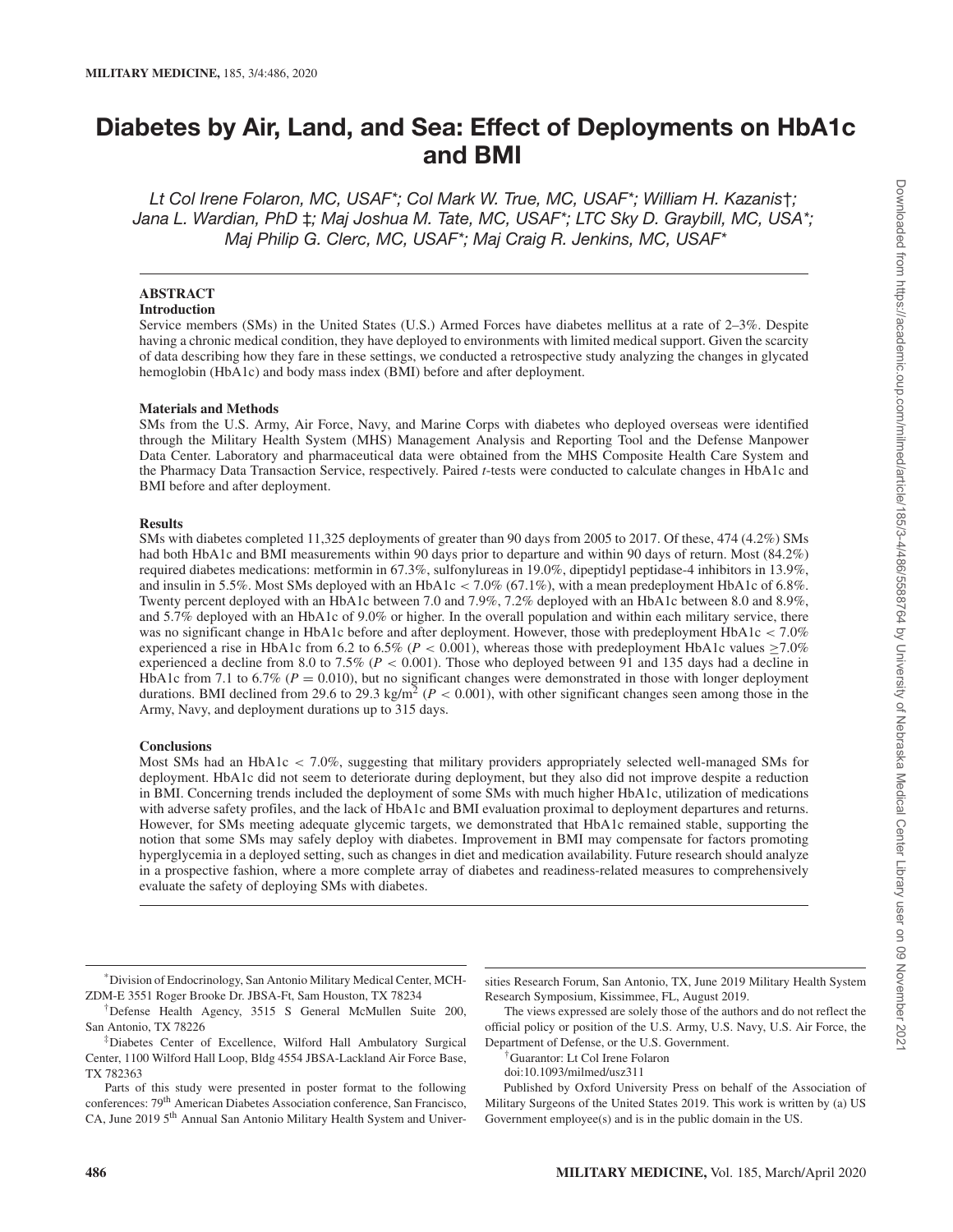## INTRODUCTION

Continuation of military service is possible among active duty service members (SMs) in the United States (U.S.) Armed Forces when they develop chronic medical conditions, such as diabetes mellitus (henceforth "diabetes"). Multiple factors affect this decision, including occupation and severity of disease. A study from 2006 to 2010 examining prevalence of diabetes among SMs demonstrated that, among those age 45–64, 2.9% of men and 2.2% of women had diabetes.<sup>1</sup> Although most military providers are aware that duty restrictions and retainability standards apply for any SM with a chronic medical condition, it is not as ubiquitously known that some have not only been retained in active duty but have also deployed. A waiver enabling deployment is permissible as outlined in the Department of Defense Instruction (DoDI) 6490.07 whereby select members with diabetes can participate in "contingency deployments." DoDI 6490.07 defines "contingency deployments" as "a deployment that is limited to outside the continental U.S., over 30 days in duration, and in a location with medical support from only nonfixed (temporary) military medical treatment facilities."<sup>2</sup> The DoDI requires a minimum of a medical record review by a trained DoD healthcare provider to determine whether a SM with a chronic medical condition can deploy based on the severity and stability of the condition, as well as the environment and other anticipated requirements in deployment. It is logical that diabetes is specifically identified in the DoDI as a highrisk condition since both disease decompensation and certain diabetes medications can cause incapacitation.

The deliberations surrounding the decision to deploy a SM with diabetes may be a difficult one for a military provider, compounded by the scarcity of data depicting how SMs with diabetes fare in deployment. There are multiple factors to consider, including the achievement of glycemic targets prior to deployment, potential for decompensation, presence of comorbidities, and safety profiles of medications. Our group has previously published findings on the pre and postdeployment glycated hemoglobin (HbA1c) among U.S. Air Force SMs with diabetes<sup>3</sup>, but similar studies and data on other services are lacking. In this study, we analyzed HbA1c values and body mass indices (BMI) before and after an overseas deployment among SMs from the U.S. Army, Air Force, Navy, and Marine Corps.

## METHODS

Data were gathered from the Military Health System (MHS) Management Analysis and Reporting Tool, which contains administrative healthcare records from inpatient and outpatient military treatment facilities and civilian facilities where the SMs received treatment funded by TRICARE. Additional MHS data were collected from the Defense Manpower Data Center and the Pharmacy Data Transaction Service. Laboratory data were retrieved from the MHS Composite Health Care System.

The cohort was selected to include active duty SMs from the U.S. Army, Air Force, Navy, and Marine Corps with at least one deployment lasting greater than 90 days between January 1, 2005 and December 31, 2017, and a diabetes diagnosis during the deployment dates. The diabetes diagnosis was gathered from claims and/or encounter data as documented through the Healthcare Effectiveness Data and Information Set. The first day of the first month that a SM registered a diagnosis of diabetes was considered the first day that a SM had diabetes. Only deployments that began after that day were included in this analysis. For the purpose of this analysis, members of reserve units (Army Reserve, Army National Guard, Air Force Reserve, Air National Guard, Naval Reserve, and Marine Corps Reserve) were considered active duty members of their respective branches while they were activated. SMs who became pregnant or received a pregnancy related diagnosis between 6 months before their deployment began and 6 months after their deployment ended were excluded from our analysis.

BMI measurements and blood samples for HbA1c were obtained at military treatment facilities for either pre or postdeployment medical evaluations, or other healthcare encounters that may or may not have been related to deployment. Only BMI and HbA1c results recorded in the period of 90 days before deployment or 90 days after return were included. If more than one measurement were collected in the pre or postdeployment periods, the maximum value in each period was used for the analysis.

ICD-9 and ICD-10 diagnosis codes were used to determine the presence of comorbidities within the 90-day period before deployment. Similarly, therapeutic class codes from the American Hospital Formulary Service were used to determine the presence of a prescription for diabetes-related medications in the 90-day period before deployment. These flags were computed for each individual and each deployment.

Data were gathered using Microsoft SQL Server 2012. Analysis was conducted using R version 3.5.2. To build a description of the population, univariate measures were made for each of the recorded measures. Pairwise *t*-tests were then used to determine if there were changes in HbA1c and BMI scores in the periods before or after deployment.

## RESULTS

From 2005 to 2017, SMs with diabetes from the U.S. Army, Air Force, Navy, and Marine Corps participated in 11,325 deployments lasting greater than 90 days. Our analysis focused on those who had both an HbA1c and BMI checked within 90 days of deployment and within 90 days of return, of which 474 (4.2%) qualified (Fig. 1); their demographic information is presented in Table I. The majority of the total population (79.6%) lacked any HbA1c checks within the relevant time intervals and only 680 (6.0%) had an HbA1c checked at both intervals. The most common age group was 41–50 years old, followed by 31–40 years old. The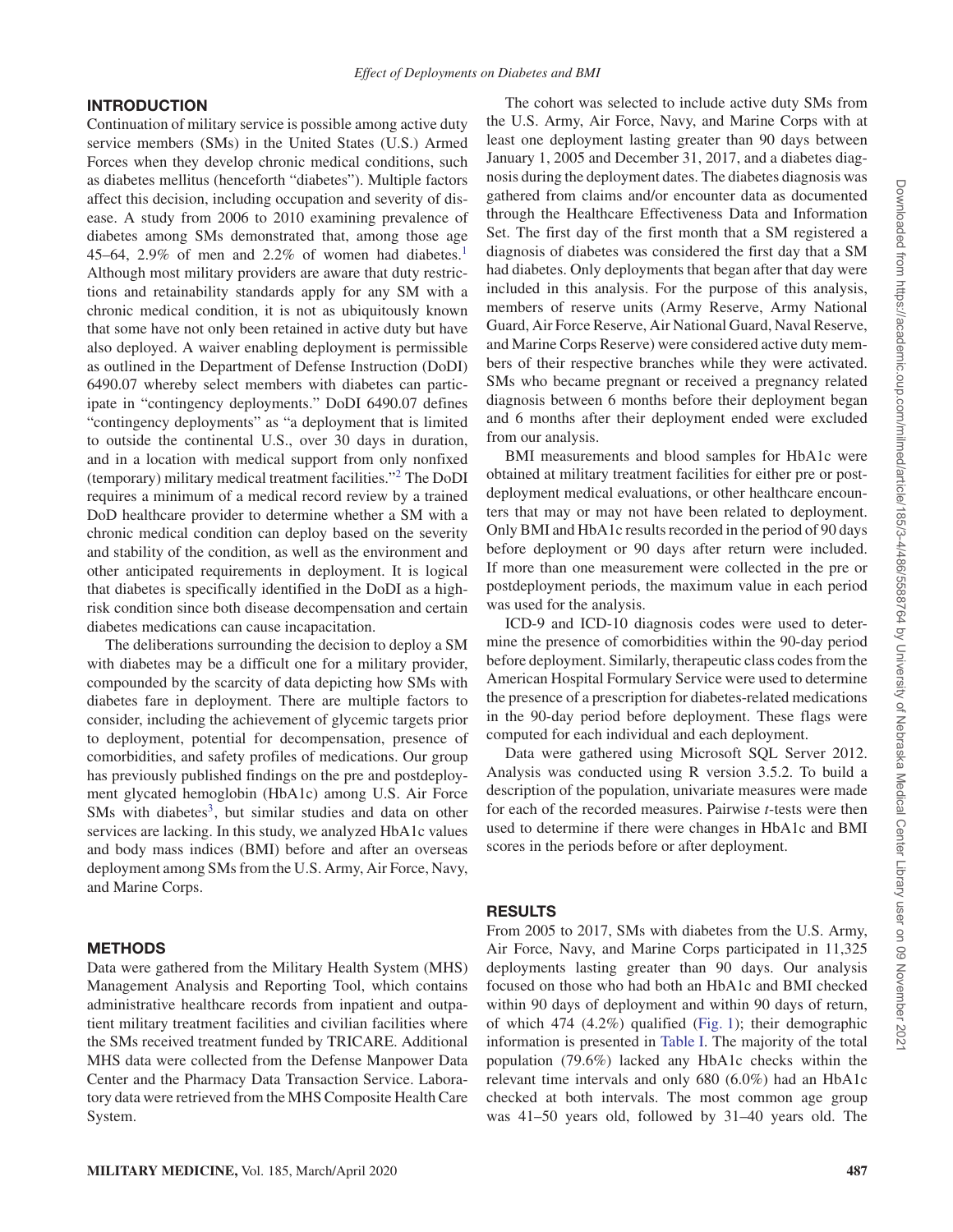

FIGURE 1. Case selection for analysis, by service, followed by presence of HbA1c and BMI data. <sup>∗</sup>percentage by service.

preponderance of male and enlisted SMs were expected given the gender and rank distribution of the U.S. Armed Forces. Those in the Army deployed for an average duration of 284 days, Air Force personnel for 169 days, Navy personnel for 203 days, and Marines Corps personnel for 198 days.

The majority of the population required diabetes medications (84.2%), of which metformin was the most common (67.3%), followed by sulfonylureas (19.0%) and dipeptidyl peptidase-4 (DPP-4) inhibitors (13.9%). Insulin-users comprised 5.5% of the population. Approximately, a third had comorbid hypertension and/or hyperlipidemia, but only 1.0% or less had any microvascular complications. In comparison to this group, those who lacked any HbA1c data had lower rates of hypertension (5%) and hyperlipidemia (5%). Likewise, rates of microvascular complications were <1%.

The mean predeployment HbA1c and BMI were 6.8 and 29.6 kg/m<sup>2</sup>, respectively. The majority  $(67.1\%)$  deployed with  $HbA1c < 7.0\%$ , but with a BMI in the overweight or obese range. For the total population, there was no significant change in HbA1c pre and postdeployment  $(P = 0.885)$ . Likewise, no significant change in HbA1c was seen when the population was analyzed separately based on military service (Fig. 2). However, when the population was dichotomized into those with HbA1c < 7.0% and  $\geq$ 7.0%, statistically significant changes emerged. Those with a predeployment HbA1c < 7.0% experience a statistically significant rise in HbA1c  $(6.2-6.5\%, P < 0.001)$ , whereas those with HbA1c  $\geq$  7.0% experienced a statistically significant decline  $(8.0 - 7.5\%, P < 0.001).$ 

Among the 680 SMs who had a pre and postdeployment HbA1c only (no BMI), the mean HbA1c remained at 6.9%  $(P = 0.471)$ . When categorized by service, however, Army SMs demonstrated a significant rise in HbA1c from 6.8 to 7.0% ( $P = 0.021$ ), which differed from the findings within the population with both HbA1c and BMI data. Otherwise, there were no significant changes within the other services (Air Force, 6.8–6.6%, *P* = 0.142; Navy, 7.1–6.9%, *P* = 0.086; and Marines,  $7.2-8.0\%$ ,  $P = 0.056$ ).

For the total population, there was a statistically significant decline in BMI (29.6 to 29.3 kg/m<sup>2</sup>,  $P < 0.001$ ). Members from the Army and Navy appear to have driven this decline  $(30.1-29.7 \text{ kg/m}^2, P < 0.001 \text{ and } 29.8-29.3 \text{ kg/m}^2, P = 0.047,$ respectively), whereas no significant change in BMI was seen from those in the Air Force  $(28.8-28.5 \text{ kg/m}^2, P = 0.228)$ and the Marine Corps  $(27.7-26.8 \text{ kg/m}^2, P = 0.114)$ (Fig. 3).

HbA1c and BMI were also analyzed based on the following deployment durations: 91–135 days, 136–225 days, 226– 315 days, and>315 days. The number of SMs in each category was 80, 198, 82, and 114, respectively. HbA1c declined from 7.1 to  $6.7\%$  ( $P = 0.010$ ) in those who deployed for 90– 135 days, but other duration categories did not demonstrate any significant changes. In the latter categories, both mean pre and postdeployment HbA1c remained less than 7.0%. BMI declined significantly in all categories of deployment durations except for greater than 315 days (91–135 days: 29.4– 29.1 kg/m<sup>2</sup>,  $P = 0.042$ ; 136–225 days: 29.9–29.4 kg/m<sup>2</sup>,  $P = 0.029$ ; 226–315 days: 29.9–29.4 kg/m<sup>2</sup>,  $P = 0.009$ ; and  $>$ 315 days: 30.0–29.7 kg/m<sup>2</sup>,  $P = 0.085$ ).

### **DISCUSSION**

In this retrospective analysis of HbA1c levels and BMI obtained before and after overseas deployments among active duty SMs with diabetes, we found no significant change in HbA1c and a significant decline in BMI among those with available data. Recognizing that medical deployment screenings may have relied on HbA1c checks only, we also analyzed those with HbA1c but lacking BMI data. Like the findings of SMs with both HbA1c and BMI, no significant difference emerged except for those in the Army who experienced a rise in HbA1c.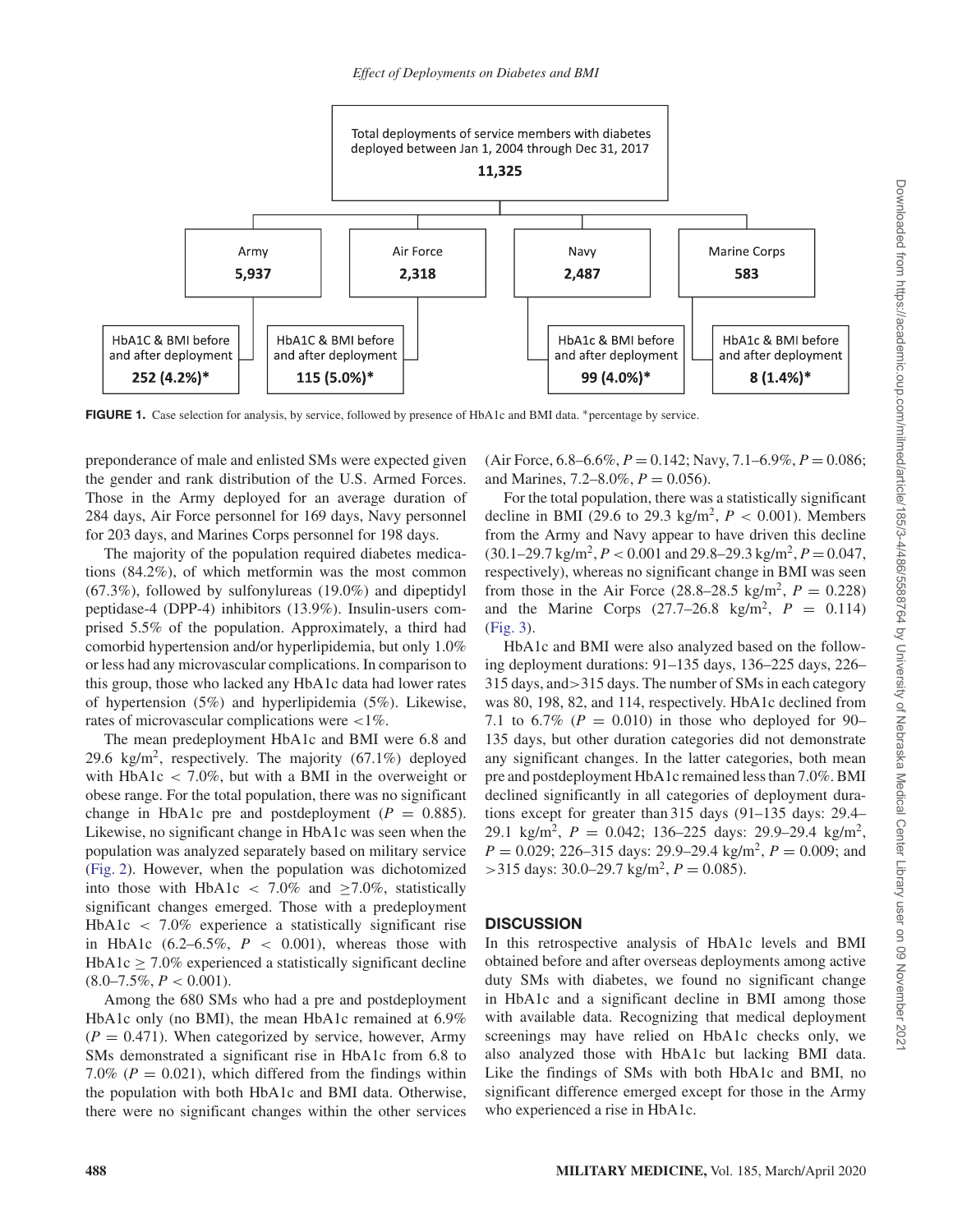#### *Effect of Deployments on Diabetes and BMI*

| Variable                          | Overall          |        | Army           |         | Air Force        |        | Navy             |        | Marine Corps   |         |
|-----------------------------------|------------------|--------|----------------|---------|------------------|--------|------------------|--------|----------------|---------|
|                                   | $\boldsymbol{N}$ | $(\%)$ | $\cal N$       | $(\% )$ | $\cal N$         | $(\%)$ | $\cal N$         | (%     | $\cal N$       | $(\% )$ |
| Total                             | 474              |        | 252            |         | 115              |        | 99               |        | 8              |         |
| Gender                            |                  |        |                |         |                  |        |                  |        |                |         |
| Male                              | 400              | (84.4) | 209            | (82.9)  | 96               | (83.5) | 87               | (87.9) | 8              | (100)   |
| Female                            | 74               | (15.6) | 43             | (17.1)  | 19               | (16.5) | 12               | (12.1) | $\overline{0}$ | (0)     |
| Age groups                        |                  |        |                |         |                  |        |                  |        |                |         |
| $18 - 30$                         | 29               | (6.1)  | 14             | (5.6)   | 9                | (7.8)  | 5                | (5.1)  | $\mathbf{1}$   | (12.5)  |
| $31 - 40$                         | 169              | (35.7) | 74             | (29.4)  | 51               | (44.3) | 38               | (38.4) | 6              | (75)    |
| $41 - 50$                         | 230              | (48.5) | 131            | (52.0)  | 45               | (39.1) | 53               | (53.5) | 1              | (12.5)  |
| $50+$                             | 46               | (9.7)  | 33             | (13.1)  | 10               | (8.7)  | 3                | (3.0)  | $\overline{0}$ | (0)     |
| Rank category                     |                  |        |                |         |                  |        |                  |        |                |         |
| Officer                           | 119              | (25.1) | 72             | (28.6)  | 26               | (22.6) | 18               | (18.2) | 3              | (37.5)  |
| Enlisted                          | 347              | (73.2) | 176            | (69.8)  | 88               | (76.5) | 78               | (78.8) | 5              | (62.5)  |
| Unknown                           | 8                | (1.7)  | $\overline{4}$ | (1.6)   | $\mathbf{1}$     | (0.9)  | 3                | (3.0)  | $\overline{0}$ | (0)     |
| Comorbidities                     |                  |        |                |         |                  |        |                  |        |                |         |
| Hypertension                      | 151              | (31.9) | 73             | (29.0)  | 38               | (33.0) | 37               | (37.4) | 3              | (37.5)  |
| Lipid disorders                   | 172              | (36.3) | 82             | (32.5)  | 39               | (33.9) | 48               | (48.5) | 3              | (37.5)  |
| Retinopathy                       | 5                | (1.1)  | $\overline{4}$ | (1.6)   | $\mathbf{1}$     | (0.9)  | $\overline{0}$   | (0)    | $\overline{0}$ | (0)     |
| Nephropathy                       | 1                | (0.2)  | $\mathbf{1}$   | (0.4)   | $\boldsymbol{0}$ | (0)    | $\boldsymbol{0}$ | (0)    | $\overline{0}$ | (0)     |
| Neuropathy                        | $\overline{4}$   | (0.8)  | $\overline{4}$ | (1.6)   | $\overline{0}$   | (0)    | $\overline{0}$   | (0)    | $\Omega$       | (0)     |
| Prescriptions (therapeutic class) |                  |        |                |         |                  |        |                  |        |                |         |
| Biguanide*                        | 319              | (67.3) | 165            | (65.5)  | 71               | (61.7) | 79               | (79.8) | $\overline{4}$ | (50.0)  |
| Sulfonylurea                      | 90               | (19.0) | 41             | (16.3)  | 22               | (19.1) | 26               | (26.3) | $\mathbf{1}$   | (12.5)  |
| $DPP4$ -inhibitor <sup>†</sup>    | 66               | (13.9) | 32             | (12.7)  | 21               | (18.3) | 12               | (12.1) | $\mathbf{1}$   | (12.5)  |
| Thiazolidinedione                 | 56               | (11.8) | 21             | (8.3)   | 11               | (9.6)  | 21               | (21.2) | 3              | (37.5)  |
| Insulin                           | 26               | (5.5)  | 17             | (6.7)   | 5                | (4.3)  | 3                | (3.0)  | $\mathbf{1}$   | (12.5)  |
| Incretin mimetic $#$              | $\mathbf{Q}$     | (1.9)  | $\tau$         | (2.8)   | $\mathbf{1}$     | (0.9)  | $\mathbf{1}$     | (1.0)  | $\Omega$       | (0)     |
| Meglinitide                       | 1                | (0.2)  | $\overline{0}$ | (0)     | $\overline{0}$   | (0)    | $\mathbf{1}$     | (1.0)  | $\Omega$       | (0)     |
| Amylin mimetic                    | $\Omega$         | (0)    | $\overline{0}$ | (0)     | $\theta$         | (0)    | $\overline{0}$   | (0)    | $\Omega$       | (0)     |
| $SGLT-2$ inhibitor <sup>‡</sup>   | $\Omega$         | (0)    | $\overline{0}$ | (0)     | $\theta$         | (0)    | $\overline{0}$   | (0)    | $\Omega$       | (0)     |
| HbA1c                             |                  |        |                |         |                  |        |                  |        |                |         |
| ${<}7\%$                          | 318              | (67.1) | 170            | (67.5)  | 84               | (73.0) | 58               | (58.6) | 6              | (75.0)  |
| $7 - 7.9%$                        | 95               | (20.0) | 49             | (19.4)  | 19               | (16.5) | 27               | (27.3) | $\mathbf{0}$   | (0)     |
| $8 - 8.9\%$                       | 34               | (7.2)  | 21             | (8.3)   | $\tau$           | (6.1)  | $\overline{4}$   | (4.0)  | $\overline{2}$ | (25.0)  |
| $> 9\%$                           | 27               | (5.7)  | 12             | (4.8)   | 5                | (4.3)  | 10               | (10.1) | $\mathbf{0}$   | (0)     |
| BMI $(kg/m2)$                     |                  |        |                |         |                  |        |                  |        |                |         |
| $18.5 - 24.9$                     | 61               | (12.9) | 24             | (9.5)   | 23               | (20.0) | 12               | (12.1) | $\overline{c}$ | (25.0)  |
| $25 - 29.9$                       | 212              | (44.7) | 113            | (44.8)  | 51               | (44.3) | 45               | (45.5) | 3              | (37.5)  |
| >30                               | 201              | (42.4) | 115            | (45.6)  | 41               | (35.7) | 42               | (42.4) | 3              | (37.5)  |

TABLE I. Characteristics of the Study Sample with Paired Pre- and Post-HbA1c and BMI Prior to Deployment

<sup>∗</sup>Also known as metformin.

†Dipeptidyl peptidase-4.

#Also known as glucagon-like peptide 1 receptor agonists.

‡Sodium-glucose transport protein 2.

Most of the SMs deployed with an  $HbA1c < 7.0\%$  and did not have microvascular complications, suggesting that, from a glycemic standpoint, military providers were discriminating SMs appropriately for deployment. An HbA1c < 7.0% is an appropriate target according to prevailing diabetes clinical practice guidelines and expert opinion from military endocrinologists, $4\frac{7}{4}$  especially prior to deployment given the uncertainty of clinical surveillance availability. As such, only those who participated in the shortest duration category (91–135 days) had a mean predeployment HbA1c that was >7.0%, which may reflect limitations that were made for this group during the deployment screening process. Nevertheless, the mean HbA1c in this group was just above goal at 7.1%

and declined to a mean HbA1c of 6.7% at the end of the deployment, providing further insight for the military provider who may make deployment clearance decisions for SMs with HbA1c above ideal targets.

The vast majority of SMs required a medication for diabetes, including a few on insulin, which is a medication of special interest in a deployed setting due to its refrigerated storage requirements and potential to cause hypoglycemia. The second most common medication type, sulfonylureas, is also unfavorable due to its association with hypoglycemia, but its prevalence was expected given the prevailing prescribing practices during our study interval. $8,9$  However, metformin's place as the most common prescribed medication is in keeping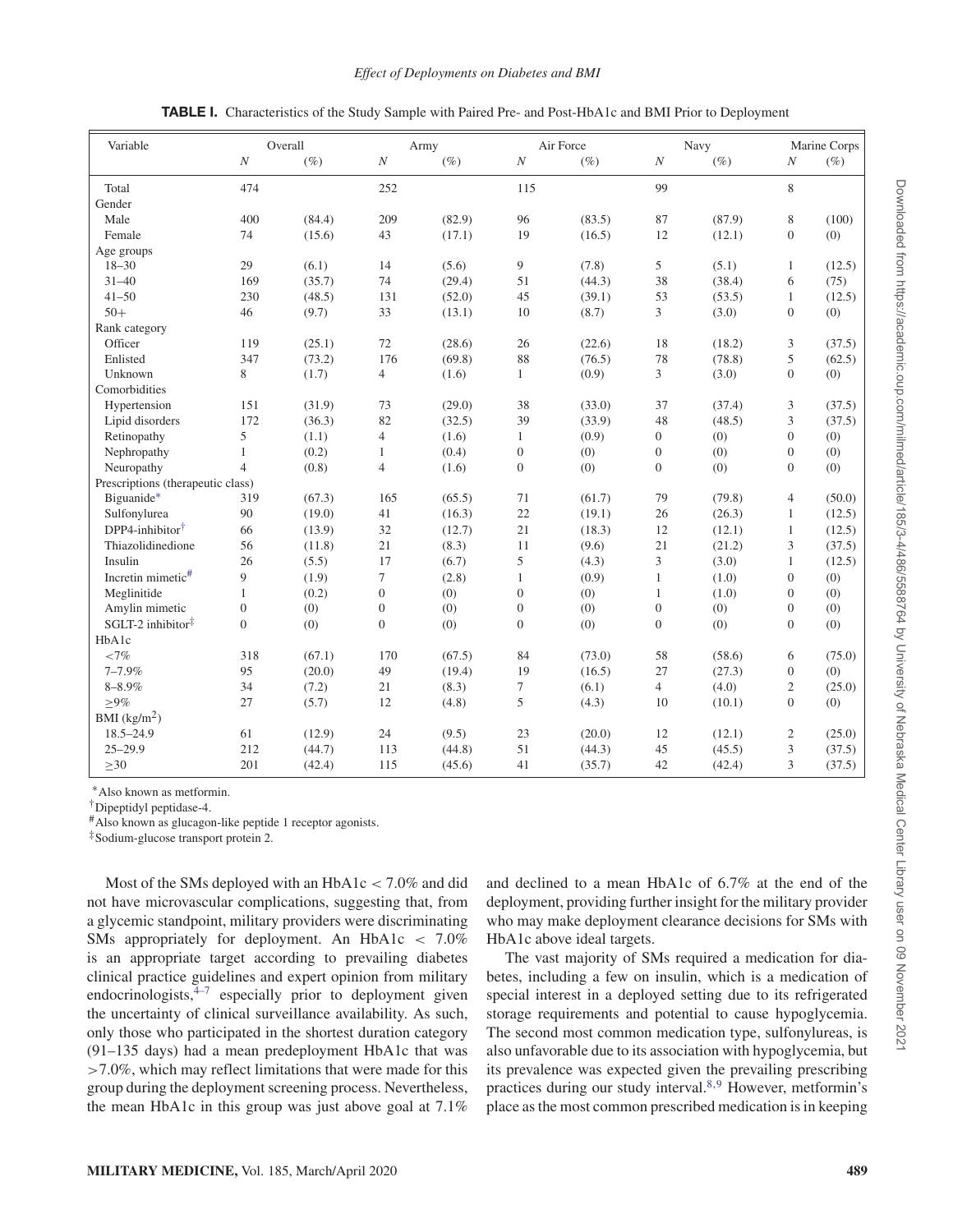

**FIGURE 2.** HbA1c before and after deployment. Data represent mean HbA1c +/− SD. <sup>†</sup>[10.93 × HbA1c%]–23.5 = mmol/mol.



FIGURE 3. BMI before and after deployment. Data represents mean BMI +/− SD. <sup>∗</sup>*P* < 0.05.

with clinical practice guidelines given its high efficacy, oral delivery, and favorable safety profile. $4-6$  The paucity of SMs on DPP4-inhibitors, glucagon-like peptide 1 receptor agonists (GLP-1 RA, also called incretin mimetic), and sodiumglucose transport protein 2 (SGLT2) inhibitors was likely due to their novelty and injectable delivery in the case of GLP-1  $RA.^{8,9}$ 

The results of this study differed from a prior retrospective analysis conducted by the same authors comprised of U.S. Air Force personnel only. In contrast to the current study, that study demonstrated a statistically significant improvement in HbA1c after deployment. However, BMI reduction was concordant.<sup>3</sup> The discordance in HbA1c results, even when comparing the Air Force cohort only, was likely related to the differences in population selection methodology and data analysis. In the previous study, the analysis was not limited to those with concurrent HbA1c and BMI data; having either a pre- and post-HbA1c or a pre- and post-BMI satisfied the inclusion criteria. Change in HbA1c was analyzed without regard for BMI and vice versa. However, in the current study, the analysis was limited to those with concurrent pre- and post-HbA1c and BMI data. Additionally, the current study limited the population to those who deployed overseas, whereas that information was not available in the prior study. By excluding those who deployed within the continental U.S., we avoided the inclusion of a group who had access to diabetes care comparable to in-garrison care, which could have skewed the analysis.

Few other reports exist depicting how SMs with diabetes manage their condition while performing military-related activities. Medical staff from the armed forces of the U.S., Canada, Finland, and Israel has published case reports and small observational studies on glycemic control during various military activities, ranging from basic military training to combat aviation.<sup>10–15</sup> A study from Finland followed newly accessed SMs with type 1 diabetes over a 12-month period and reported a modest, but statistically significant, increase in HbA1c by  $0.6\%$  ( $P = 0.007$ ).<sup>14</sup> A diabetes telemedicine clinic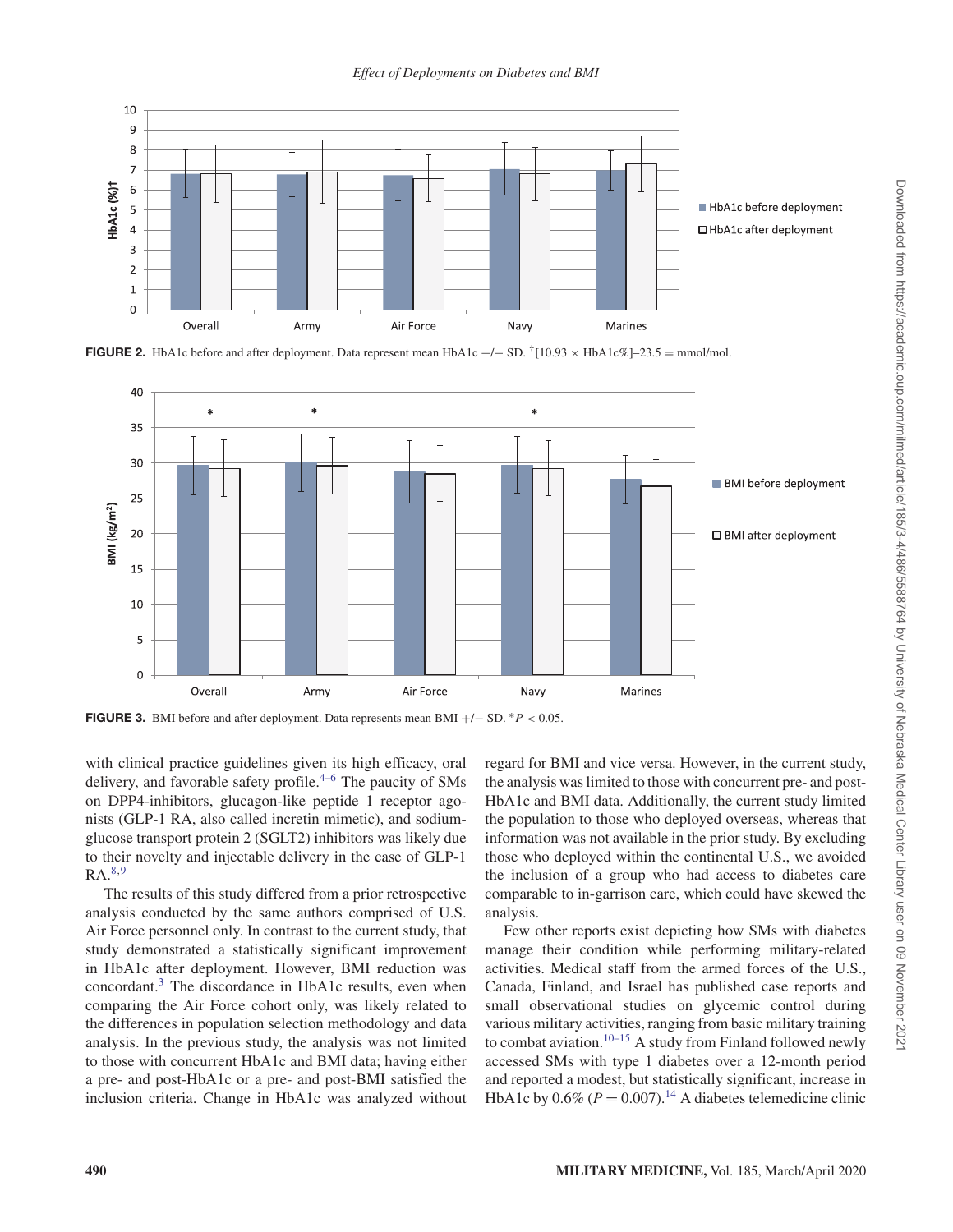at Fort Bragg, North Carolina, described their experiences providing remote management of U.S. Army soldiers with type 1 diabetes on insulin pumps or multidose injections, some of whom performed highly strenuous activities such as specialized parachute jumps and field training. After a mean follow-up of 17 months, the soldiers experienced a remarkable decline in mean HbA1c from 9.6 to 6.6%. However, their telemedicine model, which provided patients with 24/7 remote access and up to daily review of glucose data, would have been very difficult to replicate in a deployment or a general in-garrison clinical setting.<sup>15</sup> Although the relevant body of literature is highly variegated, it universally emphasizes that participation in military activities is possible with comprehensive patient education, assiduous preparation and self-care, and timely clinical surveillance.

The statistically significant reduction in BMI observed in the current study was consistent with the prior study conducted by the authors among Air Force personnel.<sup>3</sup> Several other studies have also examined body composition changes after deployments among SMs, with the most contemporary studies deriving experiences from deployments to the Middle East.16–23 In reviewing these studies, however, no clear pattern emerges regarding changes in BMI, lean mass, or fat mass after a deployment. Substantial heterogeneity in physical activity, diet, combat tasks, deployment durations, and measurement methods precludes the possibility of arriving at any conclusion that can explain or predict changes in BMI after a deployment. In the diabetes population, however, we have now demonstrated in two studies that BMI tends to decline over deployments, which we generally view as salutary. In this study, we demonstrated a sustainment in BMI reduction for those who deployed up to 315 days. With predeployment mean BMIs in the overweight range, even a modest reduction in BMI might have prevented a decrement in glycemic control or compensated for factors promoting hyperglycemia in a deployed setting, such as changes in diet, changes in physical activities, variations in sleep patterns, or lack of timely access to medications and refills.

We must acknowledge that our study reveals many findings of considerable significance with potential impact on military policy. First and foremost, it is astounding that over the course of 13 years, there have been 11,325 deployments involving a SM who carried the diagnosis of diabetes mellitus. The magnitude of this number flies counters to the notion that many assume to be true, and that diabetes is a disqualifying condition for service in military deployments. It clearly is not. Second, the fact that the military endocrinology community is largely unaware of any adverse clinical patterns involvingSMs who deployed with diabetes suggests that the great majority are able to function well in the deployed setting. Third, it is concerning that of the large number of deployments, only 474 (4.2%) of these SMs had an HbA1c and BMI drawn within 90 days prior to and after deployment. There is room for improvement in how we care for our SMs with diabetes, both in how we prepare them for deployments and how we ensure

that they receive appropriate care when they return. A medical assessment that includes standard of care lab work for SMs with diabetes (and other chronic conditions) should be routine practice pre and postdeployment. Fourth, it is noteworthy that most SMs with diabetes are deploying with medications, which are relatively safe. Metformin is a preferred agent in type 2 diabetes as it is rarely associated with hypoglycemia. There were only a few deployed members (5.5% of the analysis group) using insulin, which should be reserved only in situations with reliable and predictable resources for refills and refrigerated storage. Choi's report, however, suggests that SMs using insulin can perform well with robust support in a variety of military scenarios.<sup>15</sup>

While this is the first study to our knowledge looking this broadly at the scope of diabetes in relation to military deployments, we acknowledge several limitations of our analysis. First, since our study included only those SMs with diabetes who had both HbA1c and BMI within 90 days pre and postdeployment, our analysis only represents a small proportion (4.2%) of the entire group of SMs who deployed with this condition. Extracting those with HbA1c data only, without BMI, expanded the population by only 1.8%. Therefore, we cannot assume that our results are representative of the entire group. It is impossible to truly know the impact of deployment on diabetes with the limited information that we were able to obtain. Even so, by reporting our observations, it is our hope that pre and postdeployment practices will evolve such that we can accumulate more data in the future. It is important that medical questions surrounding SMs with chronic diseases (like diabetes) who deploy can be definitively answered. Second, our study did not differentiate between deployed locations due to policies limiting access to such data. Some settings are more austere than others, and we were not able to control for this variability in our data set. Certainly, a centrally located medical center with full resources in a deployed setting may be suitable for a SM who uses insulin, and this environment is very different from a remotely placed forward operating location. Third, our study did not account for SM specialty codes. A soldier who travels and engages in enemy combat operations has different requirements, requiring different limitations, from a uniformed support member that remains in secure areas "behind the wire." Accordingly, our study limitations highlight opportunities for future study.

## **CONCLUSION**

This study provides insight to a readiness issue regarding the safety of deploying SMs with diabetes, which has previously been an unexplored area of military medicine. While hesitancy to deploy this population is prudent, we demonstrated that HbA1c did not seem to deteriorate after a wide variety of deployment types and durations. It is encouraging to discover that most SMs with diabetes deployed with an HbA1c  $<$  7.0%, which is deemed to reflect the achievement of satisfactory glycemic targets. Although it is commonly expected that